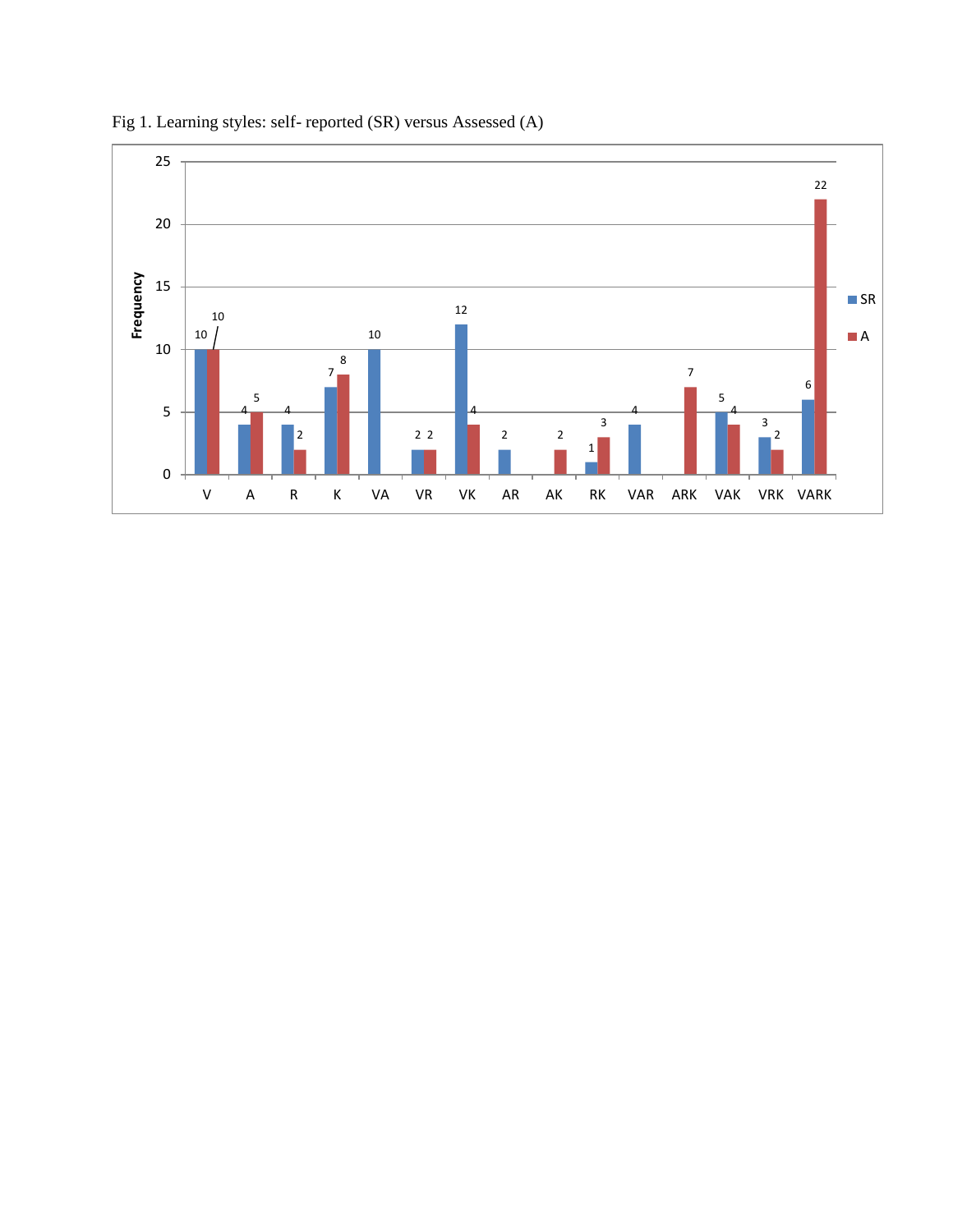## Table 1. Comparison of student performance in different assessments

|         |                                  | <b>Paired Differences</b> |                |                 |          |    |                 |
|---------|----------------------------------|---------------------------|----------------|-----------------|----------|----|-----------------|
|         |                                  | Mean                      | Std. Deviation | Std. Error Mean | t        | df | Sig. (2-tailed) |
| Pair 1  | Heart - R - Heart - V - FD       | 10.902                    | 24.264         | 3.107           | 3.509    | 60 | 0.001           |
| Pair 2  | Heart - R - Heart - V-D          | 32.778                    | 29.372         | 3.701           | 8.858    | 62 | 0.000           |
| Pair 3  | Heart - R - Heart - K            | 2.063                     | 39.407         | 4.965           | 0.416    | 62 | 0.679           |
| Pair 4  | Heart - V - FD - Heart - V - D   | 22.869                    | 36.417         | 4.663           | 4.905    | 60 | 0.000           |
| Pair 5  | Heart - V -FD - Heart - K        | $-7.951$                  | 43.707         | 5.596           | $-1.421$ | 60 | 0.161           |
| Pair 6  | Heart - V - D - Heart - K        | $-30.714$                 | 33.551         | 4.227           | $-7.266$ | 62 | 0.000           |
| Pair 7  | Stomach - R - Stomach - V- FD    | 6.481                     | 19.410         | 2.692           | 2.408    | 51 | 0.020           |
| Pair 8  | Stomach - R - Stomach - V-D      | 30.288                    | 34.802         | 4.826           | 6.276    | 51 | 0.000           |
| Pair 9  | Stomach - R - Stomach - K        | 29.804                    | 23.706         | 3.319           | 8.979    | 50 | 0.000           |
| Pair 10 | Stomach - V- FD - Stomach - V- D | 23.808                    | 39.591         | 5.490           | 4.336    | 51 | 0.000           |
| Pair 11 | Stomach - V- FD - Stomach - K    | 23.196                    | 30.854         | 4.320           | 5.369    | 50 | 0.000           |
| Pair 12 | Stomach - V- D - Stomach - K     | 0.000                     | 34.785         | 4.871           | 0.000    | 50 | 1.000           |

## **Paired Samples Test**

## Table 2. Comparison of mean student scores per assessment

| <b>Paired Samples Statistics</b> |                |       |    |                |                 |  |  |  |
|----------------------------------|----------------|-------|----|----------------|-----------------|--|--|--|
|                                  |                | Mean  | N  | Std. Deviation | Std. Error Mean |  |  |  |
| Pair 1                           | Heart - R      | 63.93 | 61 | 26.694         | 3.418           |  |  |  |
|                                  | Heart - V -FD  | 53.03 | 61 | 31.547         | 4.039           |  |  |  |
| Pair 2                           | Heart - R      | 63.65 | 63 | 26.308         | 3.314           |  |  |  |
|                                  | Heart - V-D    | 30.87 | 63 | 22.496         | 2.834           |  |  |  |
| Pair 3                           | Heart - R      | 63.65 | 63 | 26.308         | 3.314           |  |  |  |
|                                  | Heart - K      | 61.59 | 63 | 30.544         | 3.848           |  |  |  |
| Pair 4                           | Heart - V -FD  | 53.03 | 61 | 31.547         | 4.039           |  |  |  |
|                                  | Heart - V-D    | 30.16 | 61 | 22.472         | 2.877           |  |  |  |
| Pair 5                           | Heart - V -FD  | 53.03 | 61 | 31.547         | 4.039           |  |  |  |
|                                  | Heart - K      | 60.98 | 61 | 30.643         | 3.923           |  |  |  |
| Pair 6                           | Heart - V-D    | 30.87 | 63 | 22.496         | 2.834           |  |  |  |
|                                  | Heart - K      | 61.59 | 63 | 30.544         | 3.848           |  |  |  |
| Pair 7                           | Stomach - R    | 77.21 | 52 | 23.293         | 3.230           |  |  |  |
|                                  | Stomach - V-FD | 70.73 | 52 | 31.017         | 4.301           |  |  |  |
| Pair 8                           | Stomach - R    | 77.21 | 52 | 23.293         | 3.230           |  |  |  |
|                                  | Stomach - V-D  | 46.92 | 52 | 33.183         | 4.602           |  |  |  |